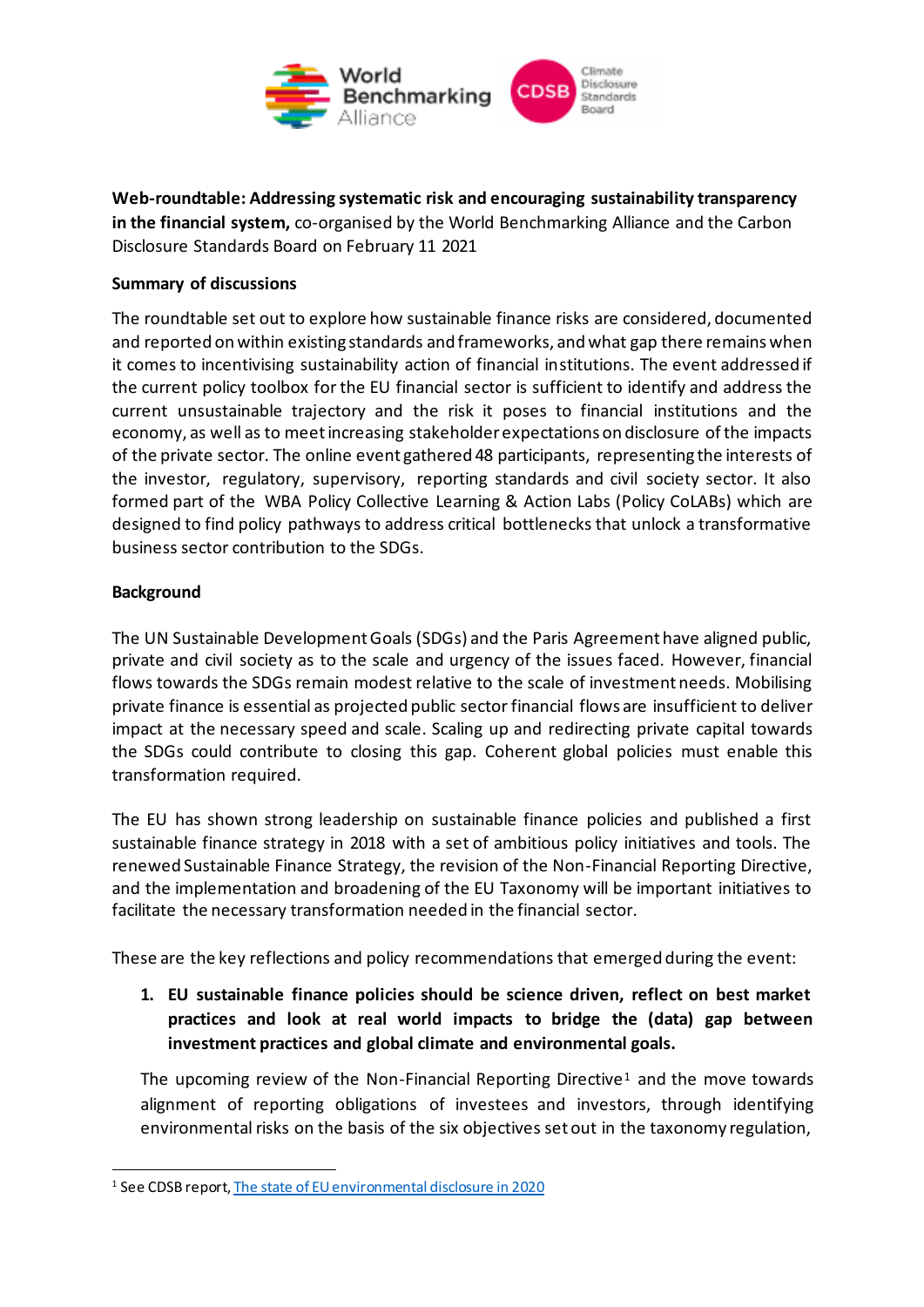

namely: climate change mitigation; climate change adaptation; sustainable use and protection of water and marine resources; transition to a circular economy pollution prevention and control; protection and restoration of biodiversity and ecosystems is welcome in this regard.

**2. The future sustainable corporate governance initiative of the European Commission will need to strike a balance between hard law and flexible approaches (such as comply or explain) to incentivise more sustainable and responsible business conduct, by choosing the most effective policy tools (directive, regulation, guidelines…) and the relevant policy areas to address.** 

Corporate governance was already included in the Action 10 of the 2018 Action Plan on sustainable growth but the outcomes of the EU reflections on corporate governance will be presented in the upcoming sustainable corporate governance initiative.

**3. Regulatory developments on corporate sustainability and responsible investing requirements need to be supplemented by independent tools such as benchmarks to help accelerate progress on impact and drive standardisation.**

Regulation is critical to raise the floor, in terms of comparable understanding, reporting and action on the many sustainability challenges collectively faced. To supplement this raising of the floor, benchmarks can act as an accountability mechanism to further drive financial and non-financial corporate reporting and – more critically – associated action that leads to positive change in the underlying economy Improved corporate reporting will not in and of itself resolve the underlying drivers of short-termism and negative externalities that lead to unsustainable practices, but by using improved corporate reporting (enabled through regulation) to focus on comparing the progress made by the world's most influential institutions, such a spot lighting may indicate where specific institutions and clusters of institutions (by industry, by region) are leading, or lagging, encouraging a race to the top.

## 4. **Ensure mandatory disclosure of how a company's sustainability strategy is integrated into accountability at a senior board level through specific targets and Key Performance Indicators (KPIs).**

Despite uptake in sustainability reporting, such reporting is too often 'self-defined' as opposed to indicating progress in line with scientifically established planetary boundaries, and globally recognised societal norms.<sup>2</sup> It is therefore crucial to move toward globally consistent frameworks and standards if we are to achieve the Sustainable Development Goals, Paris Agreement and the UN Guiding Principles. It is also essential to evidence where senior level responsibility and expertise lies, for

<sup>&</sup>lt;sup>2</sup> World Benchmarking Alliance (2021[\) Financial System Scoping Report](https://www.worldbenchmarkingalliance.org/research/fst-scoping-report/)